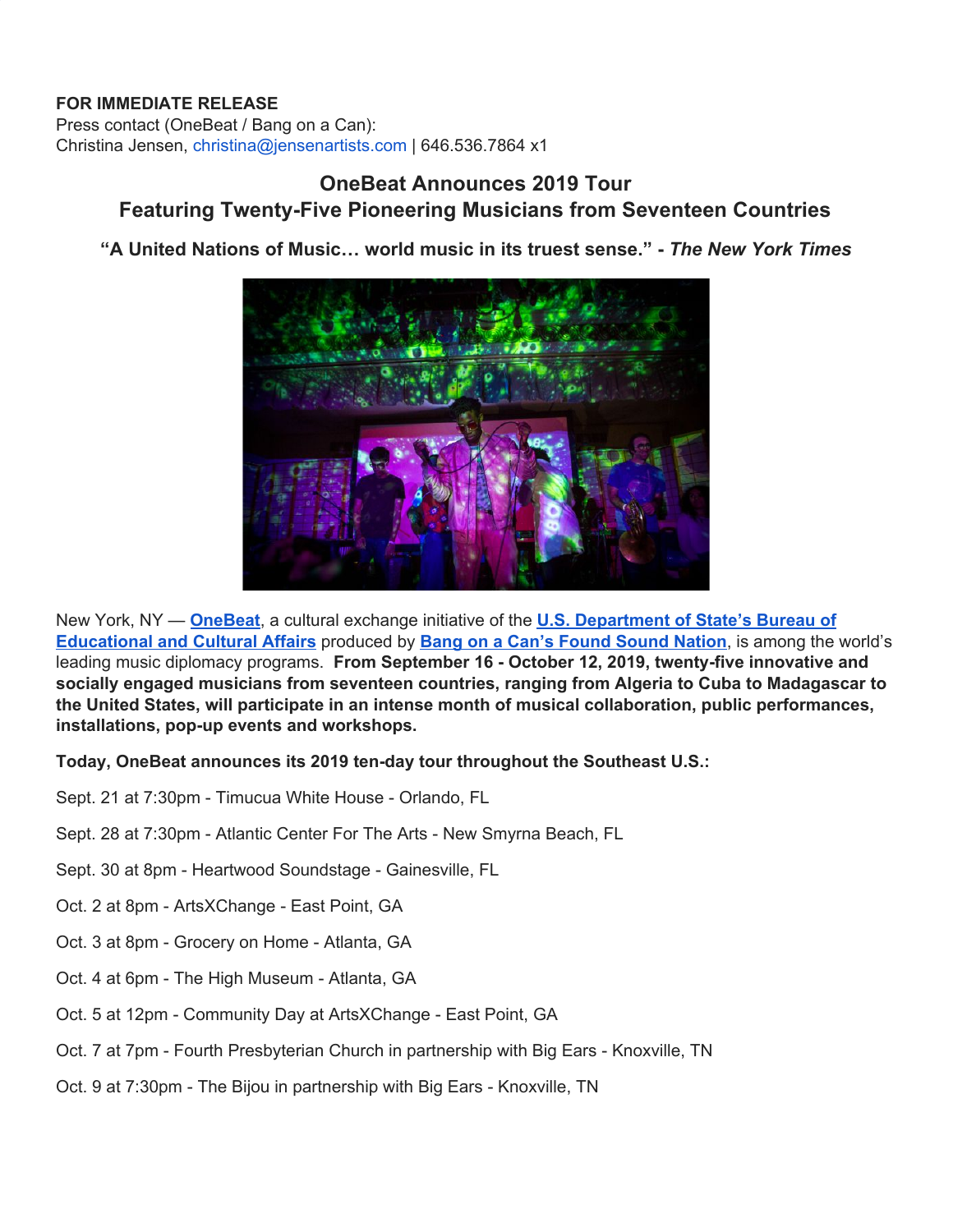In each location, the OneBeat Fellows will present world premieres of their collaborative works-in-progress in a series of performances, workshops, and interactive public events. Complete tour information: [www.1beat.org/#events](https://u7061146.ct.sendgrid.net/wf/click?upn=84Em28S1K9SvtzcUtu04EsO4VBWCp-2BF4SknHCbv8Zd0YQwoHrFUu9LlNUhKyiCAY_DruDjhchMBr5xQkz3h1qcOnjZc-2BCsAVhraQ7DxYhbA2-2BHLQf-2BHKWaWi2FTM7QHo-2Fd7eCMDRMAhfd2mcWSs-2FpzNW9MmuPwV7rH-2FbDd7DdSSb6JJ9qkmk-2FX2hFJh22eIesQ6R7xKC-2By925rW6mxB6lpCs1HDlPUzNbY-2FCnULNG4nyvfmoNFYnqzIo1hgAVroaG-2BFE707eS1P0tgm3lTok5kK-2BC7PLsrndAizu7aOe9HoEz1e5ty-2FrON-2Fg9ivUYOaH7QoMP7uEUYDiBnjWjDUOaVT-2B0-2F7wOPgAnSIA95np-2B94AKtJjomZO3VWzNsTOSpw1YN6IjdeFk88QOeuBF16Vr-2B2m8DCU-2FF2nmPhpZtBl-2B5G8-3D)

*"It makes so much sense, to use music as a strategy to generate peace and cooperation. Found Sound Nation, our former Fellows and now our esteemed colleagues, have built through OneBeat a global community of young visionaries, based on a common belief - that music can open hearts, bridge differences and collaboratively create a better world. We're so fortunate that the U.S. Department of State supports these noble goals," says Pulitzer Prize winning composer and co-founder of Bang on a Can David Lang.*

This year's eclectic musicians include: **Rodney Barreto**, one of Cuba's leading jazz drummers and member of the Chucho Valdes Quintet; Nepalese multi-instrumentalist and film music composer **Jason Kunwar**; pioneering modular Chinese synth designer and sound-artist **Meng Qi;** Baltimore-based producer, educator and award-winning entrepreneur **Kariz Marcel;** and virtuosic young Mongolian Yatga player **Oyuntuya Enkhbat**. To read about all the OneBeat fellows, visit [www.1beat.org/people](https://u7061146.ct.sendgrid.net/wf/click?upn=84Em28S1K9SvtzcUtu04ElRMUmpwQFdb80rRrx-2BqjkVu13zCS4uA1Lh-2BSD05oWVW_DruDjhchMBr5xQkz3h1qcOnjZc-2BCsAVhraQ7DxYhbA2-2BHLQf-2BHKWaWi2FTM7QHo-2Fd7eCMDRMAhfd2mcWSs-2FpzNW9MmuPwV7rH-2FbDd7DdSSb6JJ9qkmk-2FX2hFJh22eIesQ6R7xKC-2By925rW6mxB6lpCs1HDlPUzNbY-2FCnULNG4nyvfmoNFYnqzIo1hgAVroaG-2BFE707eS1P0tgm3lTok5kCqVvD-2Bj2F1HwXNIGRy4Dn7TpjJ5o1HsWf43W-2B0SNXNztINe-2F93o863x-2FZiAwry-2FAEgmnMWxYLwcDLqCfsbahKp-2FKl3-2BwpDqT9Xy-2BlWNMjRkS5nWjI9ILv7Hr8xBEORDHQPG22T8VBq7TWBCtnl4RuQ-3D)

The OneBeat tour brings Fellows' musical collaborations, developed during their two-week residency at the Atlantic Center For The Arts in New Smyrna Beach, FL, to a diverse set of communities across this region of America, connecting with leading community-based organizations, local artists, audiences, and young people to build an even stronger network of musical changemakers and socially-engaged musicians.

Each performance or event will tell a unique story of OneBeat from individual and collaborative perspectives, in venues ranging from DIY theaters to public parks to art museums. Educational and collaborative workshops with local partners are integral to the OneBeat theme of exploring how artists can find innovative ways of locating their art within emerging movements for the betterment of humanity. These collaborations with local social organizations, youth, and artists serve as a launching pad into new ways of thinking about how we experience music.

### **More information about OneBeat's local partners in each tour city:**

**Gainesville, FL** (Sept 30): In Gainesville, OneBeat partners with **PULP Arts**, an artist collective and creative arts hub centered around two world-class recording studios and visual art production facilities. PULP supports working artists through opportunities for cross-discipline collaboration, state of the art resources, and meaningful community engagement. OneBeat will make a site visit to their brand new interdisciplinary artist studio + recording facilities, and present a OneBeat performance at the Heartwood Soundstage.

**Atlanta, GA** (Oct 1 - 6): Atlanta, GA (Oct 1 - 6): OneBeat will spend one week in Atlanta in residence at the **ArtsXchange Community Cultural Center**. ArtsXchange is a nonprofit, multicultural, multidisciplinary, multi-ethnic, intergenerational arts organization. ArtsXchange was founded in 1984 by poet, essayist, playwright, and longtime teaching artist Alice Lovelace and late poet and activist Ebon Dooley, with the belief that art is an integral component of culture and has the ability to articulate societal issues. Together they shaped ArtsXchange into a grassroots institution that has supported generations of artists, while making art accessible to marginalized communities. Having recently moved to a new location in East Point, Atlanta, ArtsXchange offers community enrichment events across all artistic disciplines that link arts and artists with the community-at-large. While in residence, OneBeat Fellows will host a community-invited Jam Session night, lead workshops with award-winning youth development organization Moving In The Spirit and the tuition-free school for refugee girls Global Village Project, as well as open workshops with the ArtsXchange community. The residency will culminate with a celebratory community day of public, interactive events and performances.

While in Atlanta, OneBeat Fellows will also perform at the DIY venue Grocery on Home, and at the prestigious High Museum of Art for their First Fridays series, which will feature several intimate performances in the galleries and a collaborative performance with Moving In The Spirit created during the ArtsXchange residency.